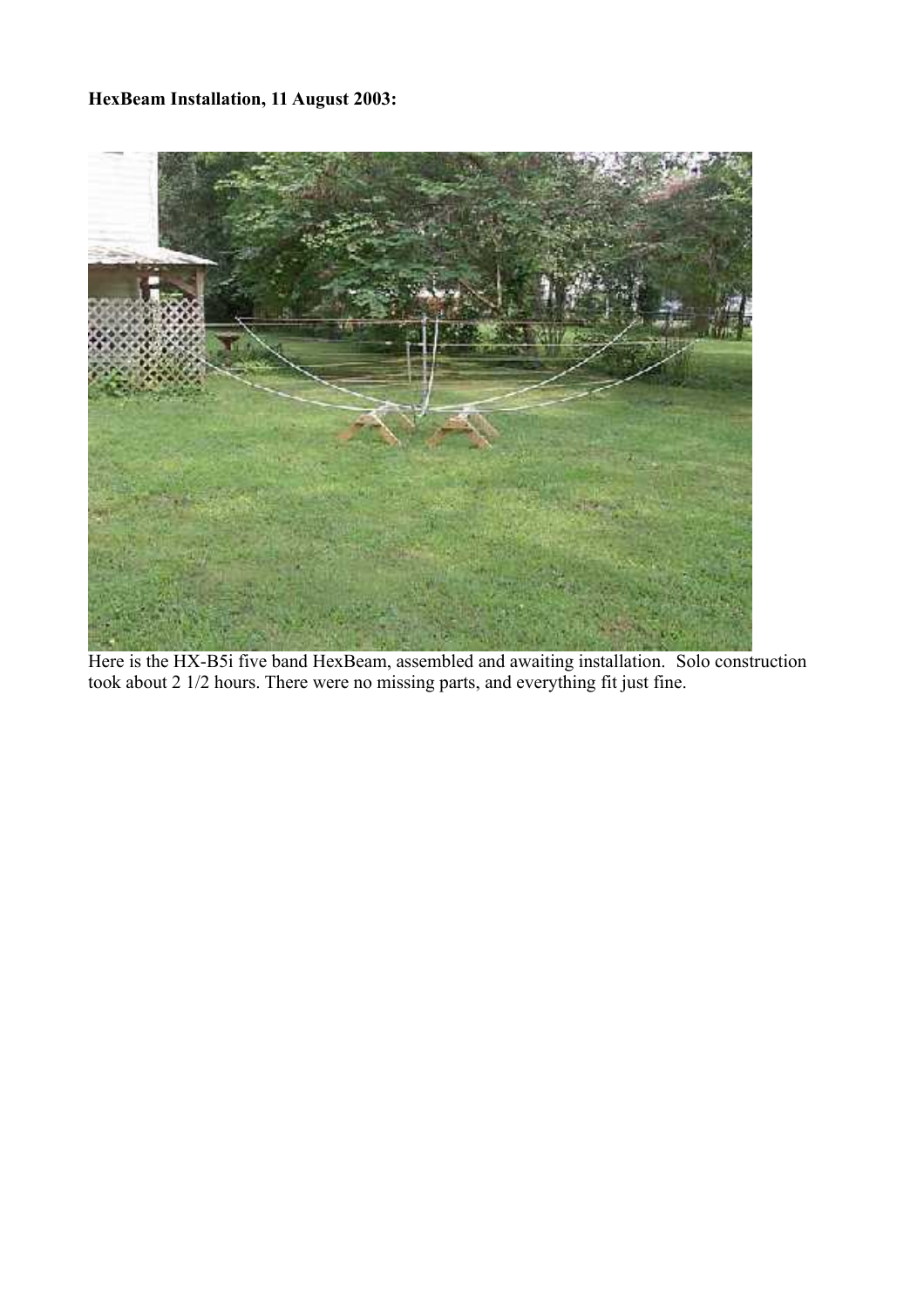

This is the feedpoint of the HX-B5i HexBeam. the red wires shown here are the 20 M driven element, and the black wires are the 20 M reflector.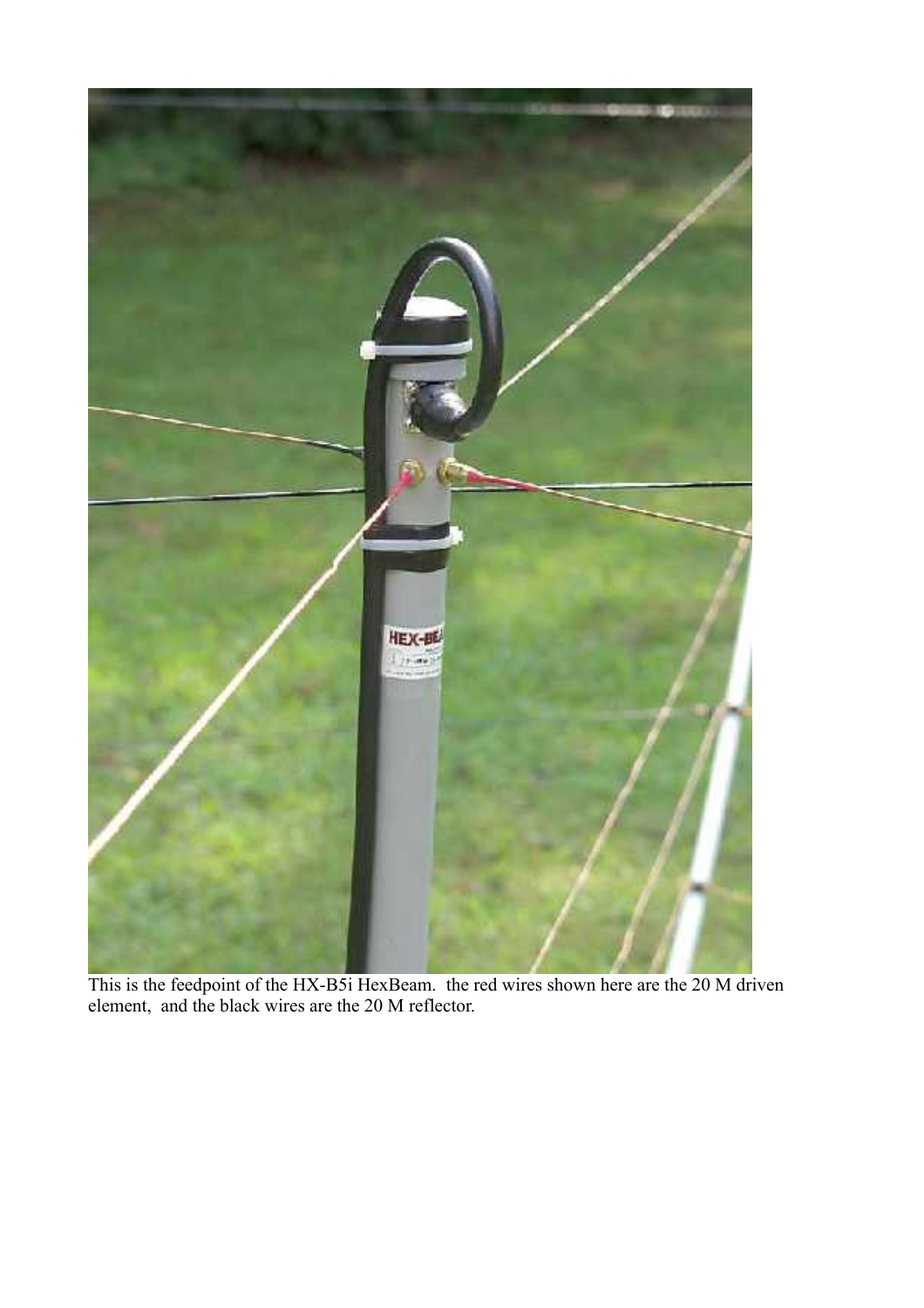

This is the HexBeam base. Everything attaches to that big hexagonal aluminum plate. The black blob on the RG-213 feedline is an RF choke, made from six Amidon FB-77-1024 Ferrite cores, wrapped up and weatherproofed.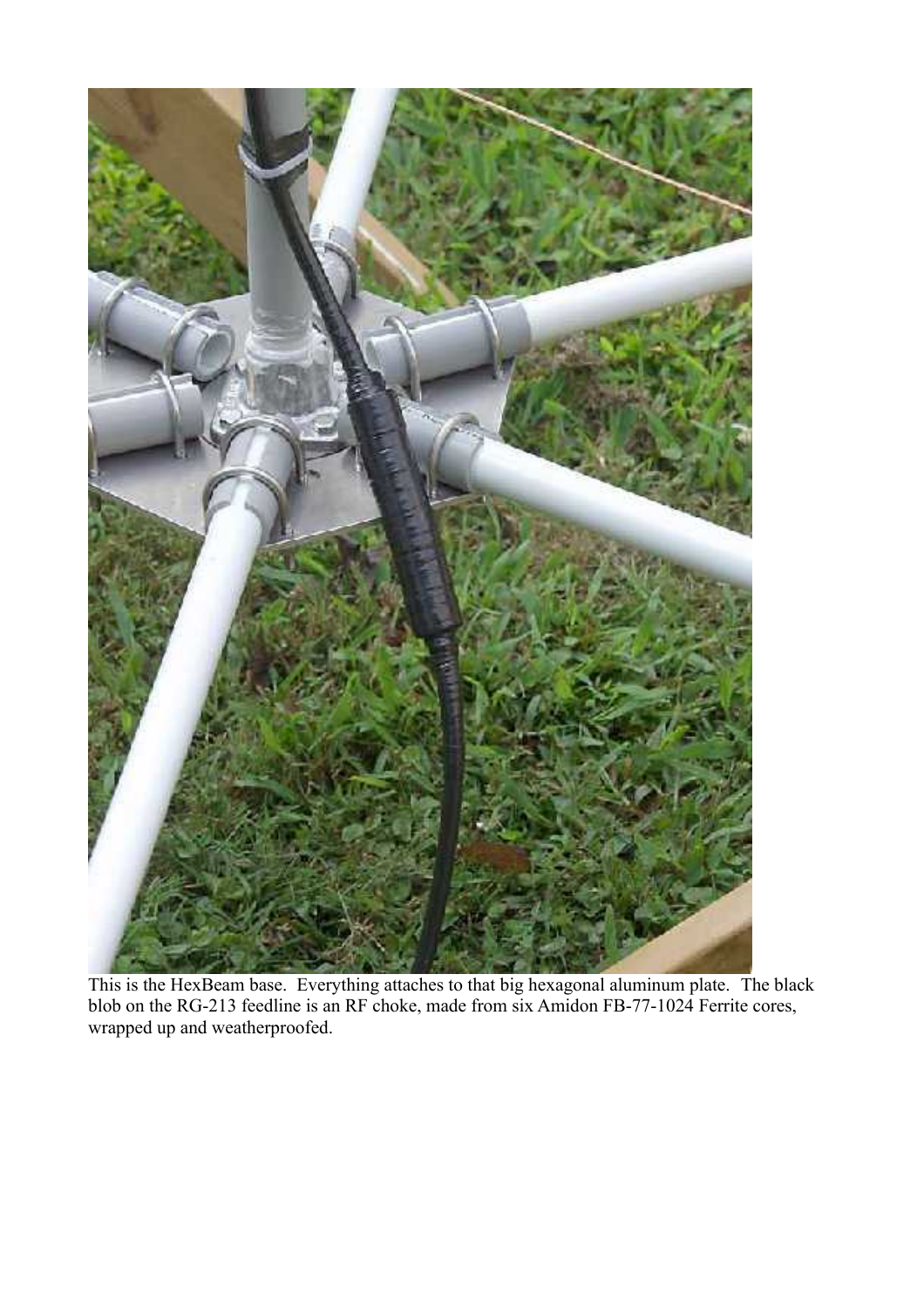

Braver men than I would have simply muscled the HexBeam up onto the rotator, but I was not able to do so. I tried to do it without the crane, but in the end decided that it would be less expensive to pay the minimum charge for the crane to come up from Gadsden Alabama, than to risk damaging the antenna or find myself in the hospital emergency room. Here we see the crane lifting the HexBeam into place. Here I am guiding it to line up the rotator stub with the bottom hub on the HexBeam.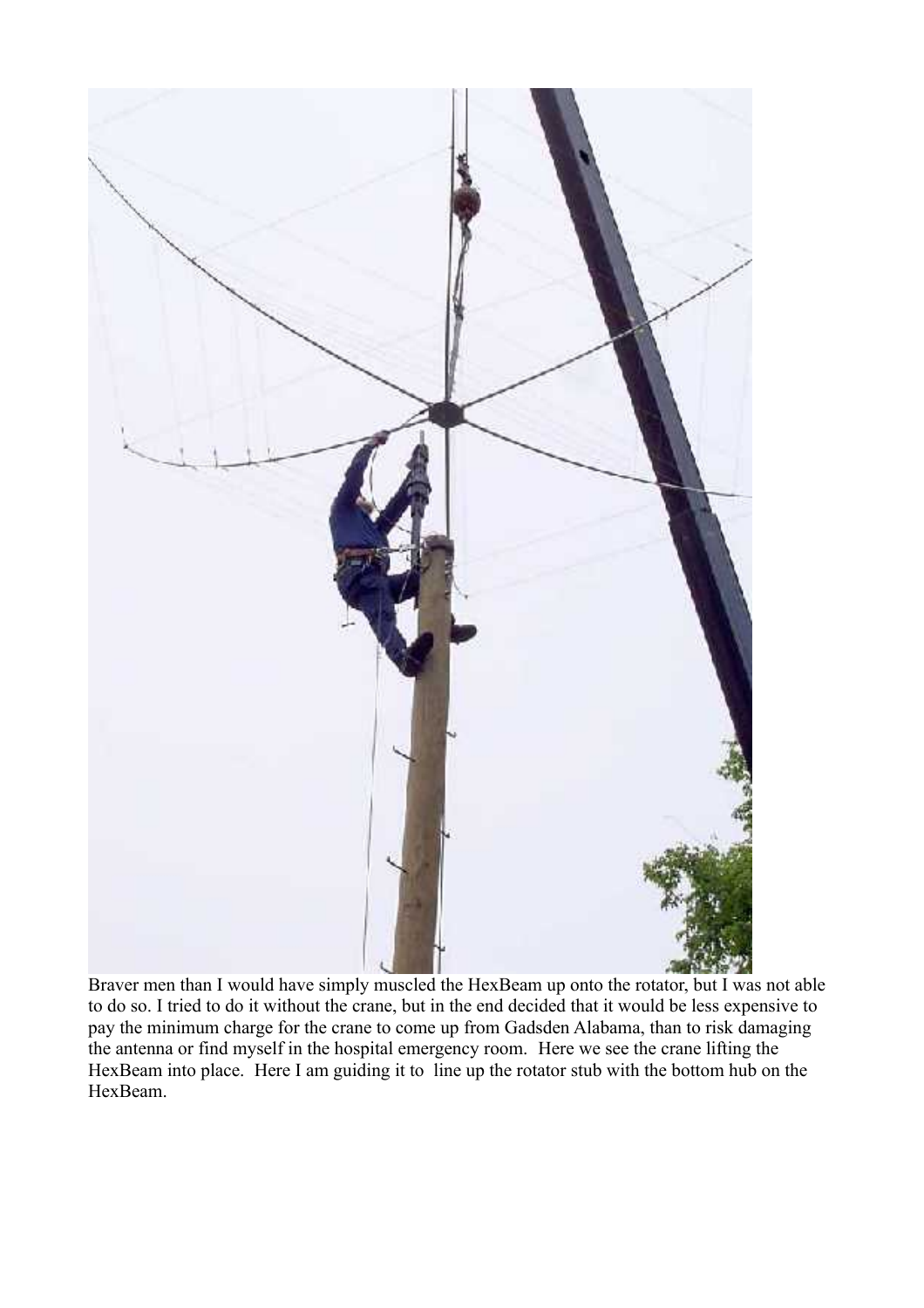

Next it was necessary to tighten the hex screws in the hub to initially lock the hub to the rotator stub. There is also a bolt which goes through the hub and stub in order to completely fix the direction of the HexBeam.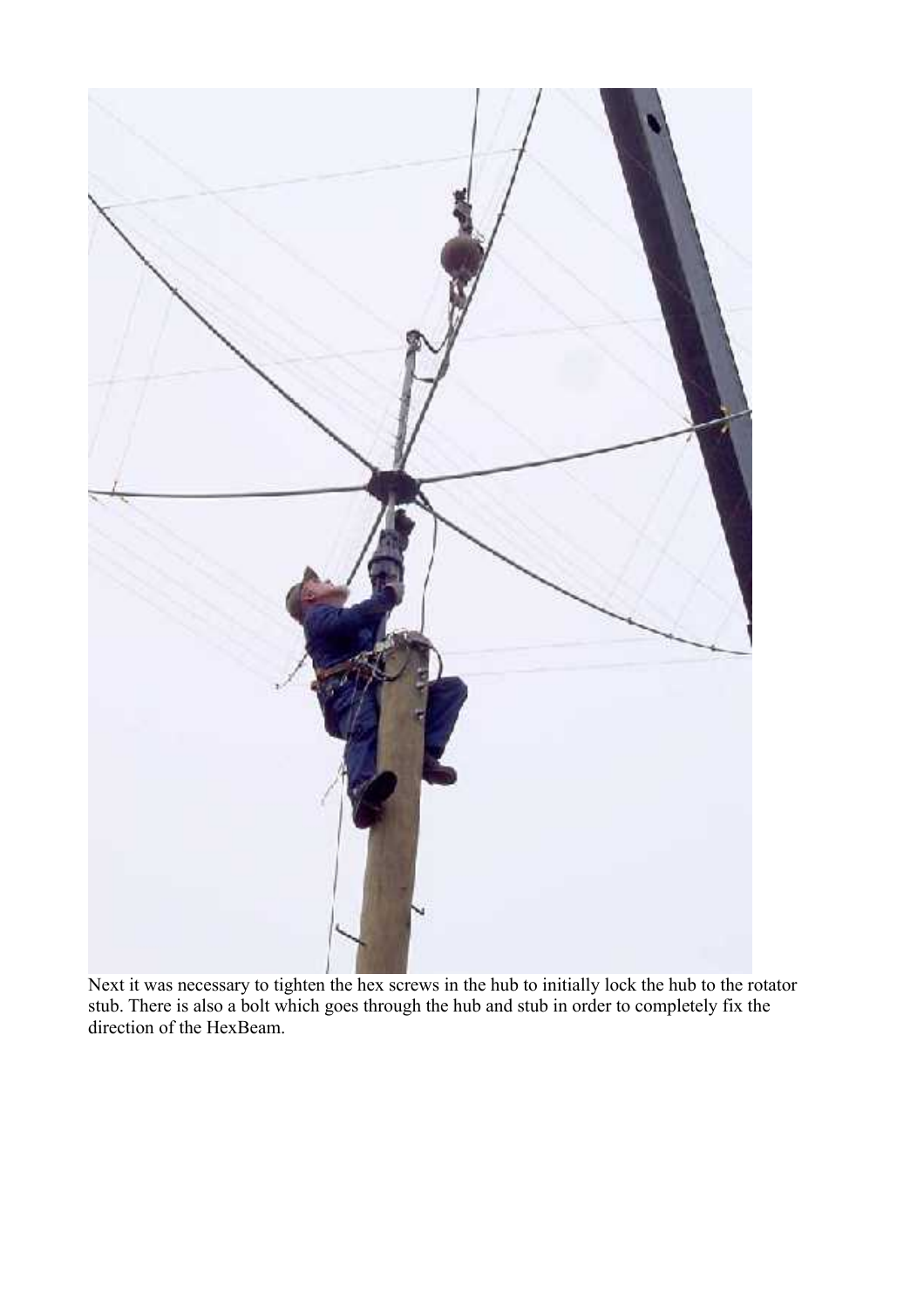

The riskiest part of the whole process was climbing up past the plate and disconnecting the crane strap. The vertical mast above that point is plastic and is not safe to use for support. As can be seen here, between the crane operator and I we got the disconnection accomplished.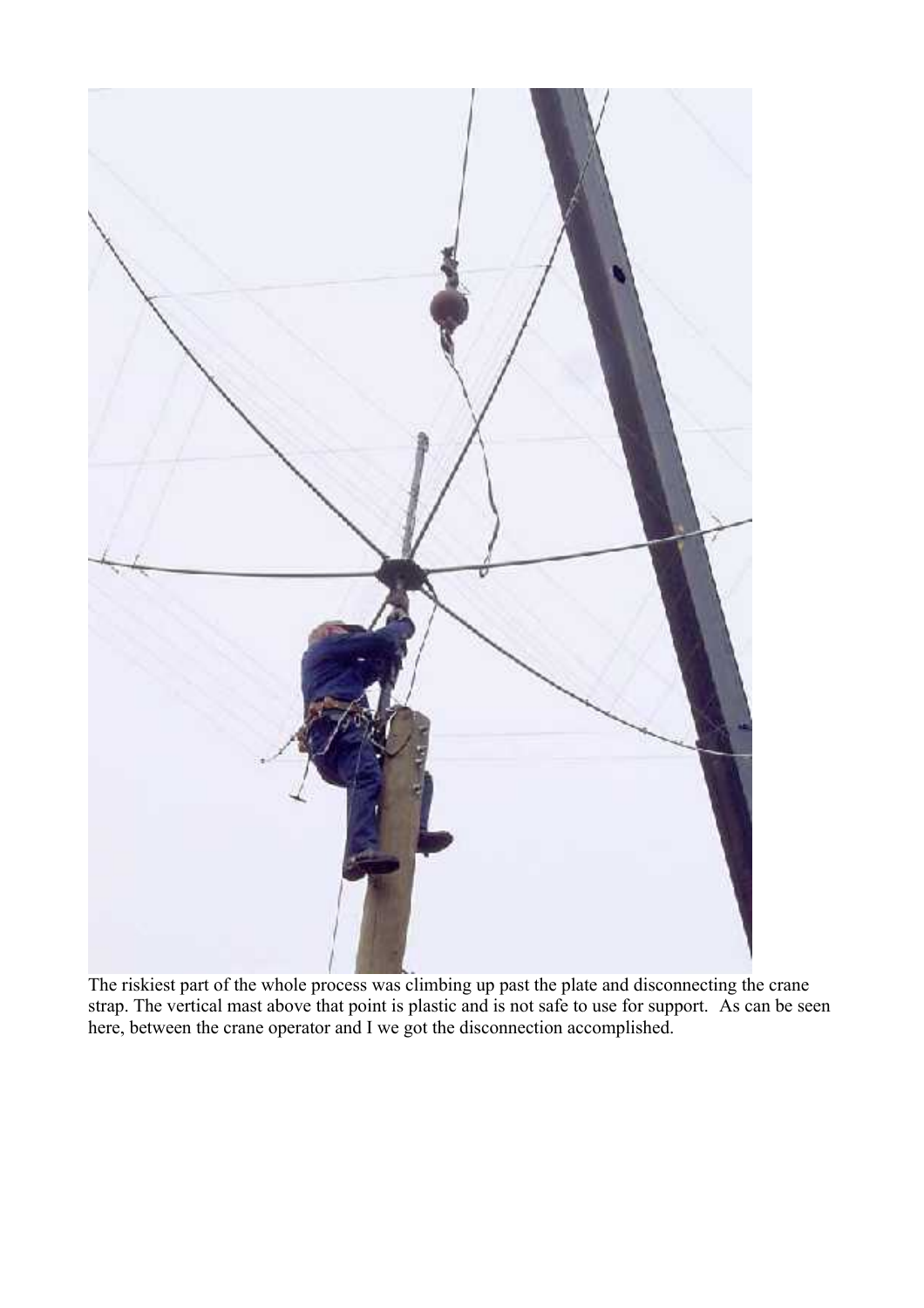

Here is a detailed picture of the completed rigging of the feedline for the HX-5Bi HexBeam, and the control cable for the Yaesu G-800SA rotator. Proper strain relief for the cable is the next step to be done.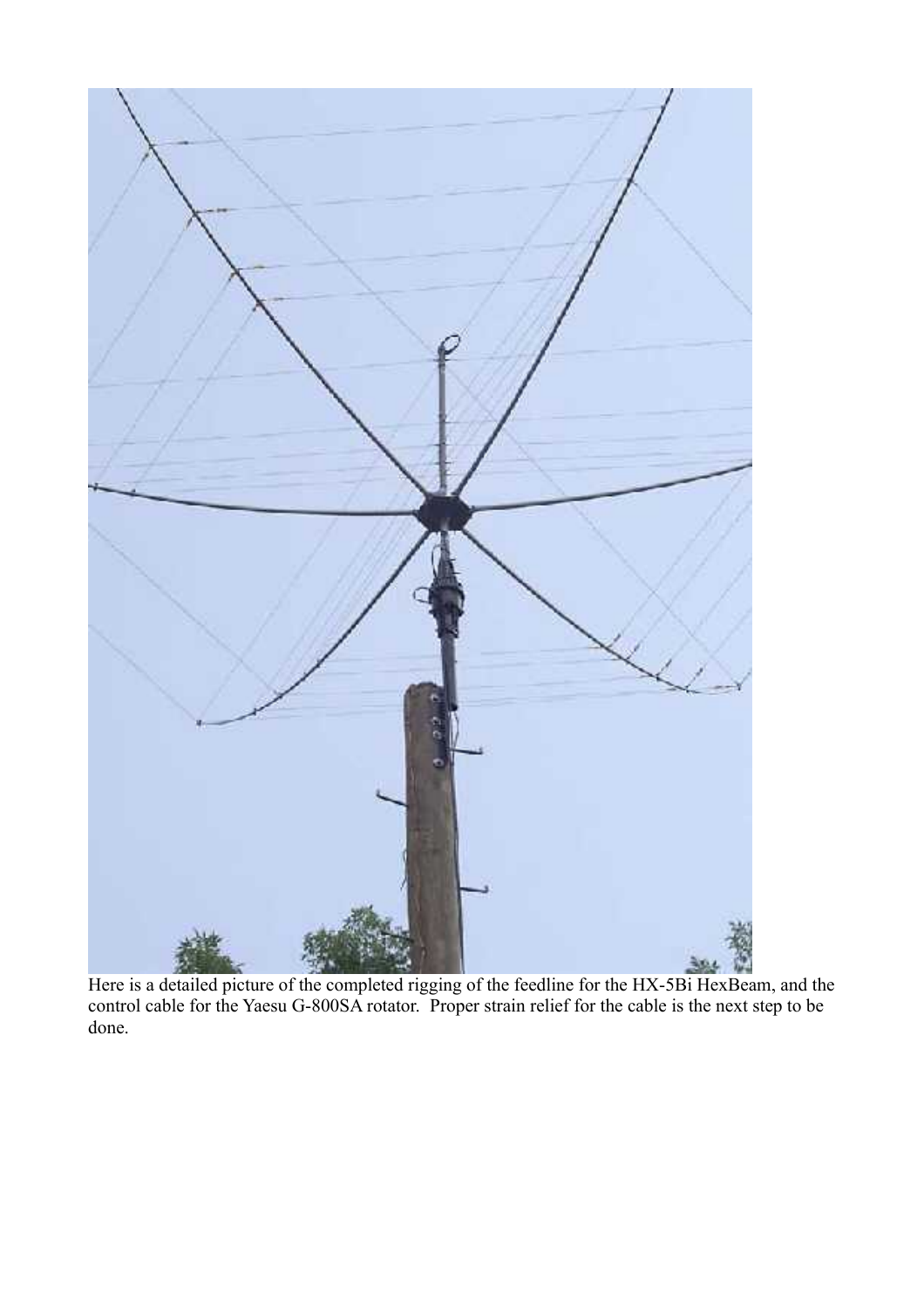

This picture from the other side shows the entire antenna, rotator, and pole attachment. This is a very strong setup, and there is every reason to believe that it should survive many years. Our only worry is birds - very large birds. We have seen a nesting pair of osprey in the neighborhood, and I have to wonder if they are attracted to this sort of structure. (These birds have what appears to be a 1.6 meter wingspan).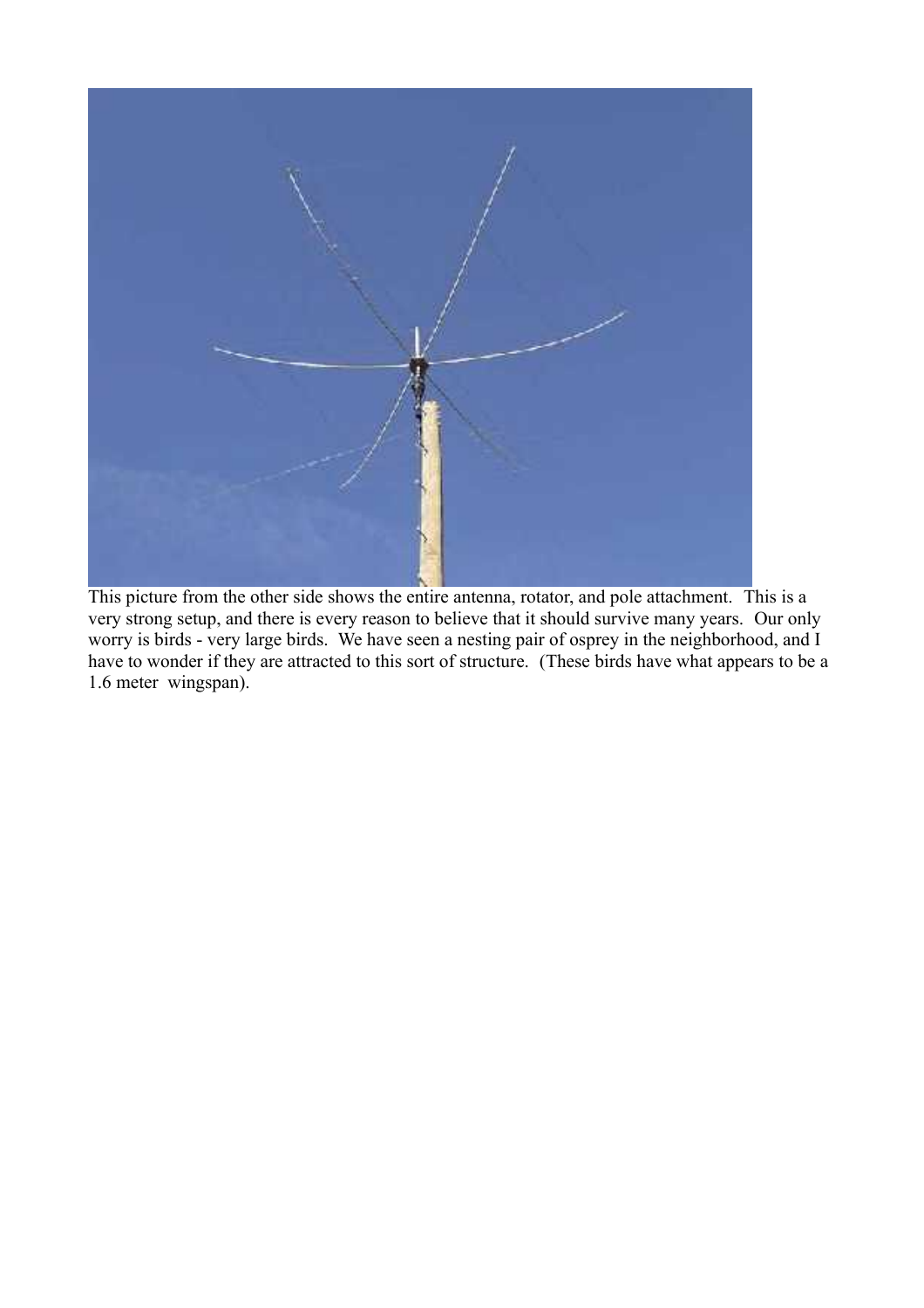

Finally, this is what the entire installation looks like from the ground. The height of the HexBeam is about 13 meters (41 ft.) and no guys are required. There is a 40 meter (135 ft) long flat top attached right below it.

All of my tests show that the HexBeam works well, and I have every reason to like it. It is very directional, and the difference on receive between it and the wire I was using is nothing short of amazing. There are deep nulls about 135 degrees to both left and right of the main lobe. I get great signal reports, better than with any other setup I have ever owned.

But really, there are three attributes which make it fit my needs. First it is compact. The turning radius is all of 3 meters, which makes it so that it fits in our very narrow downtown city lot. Second,